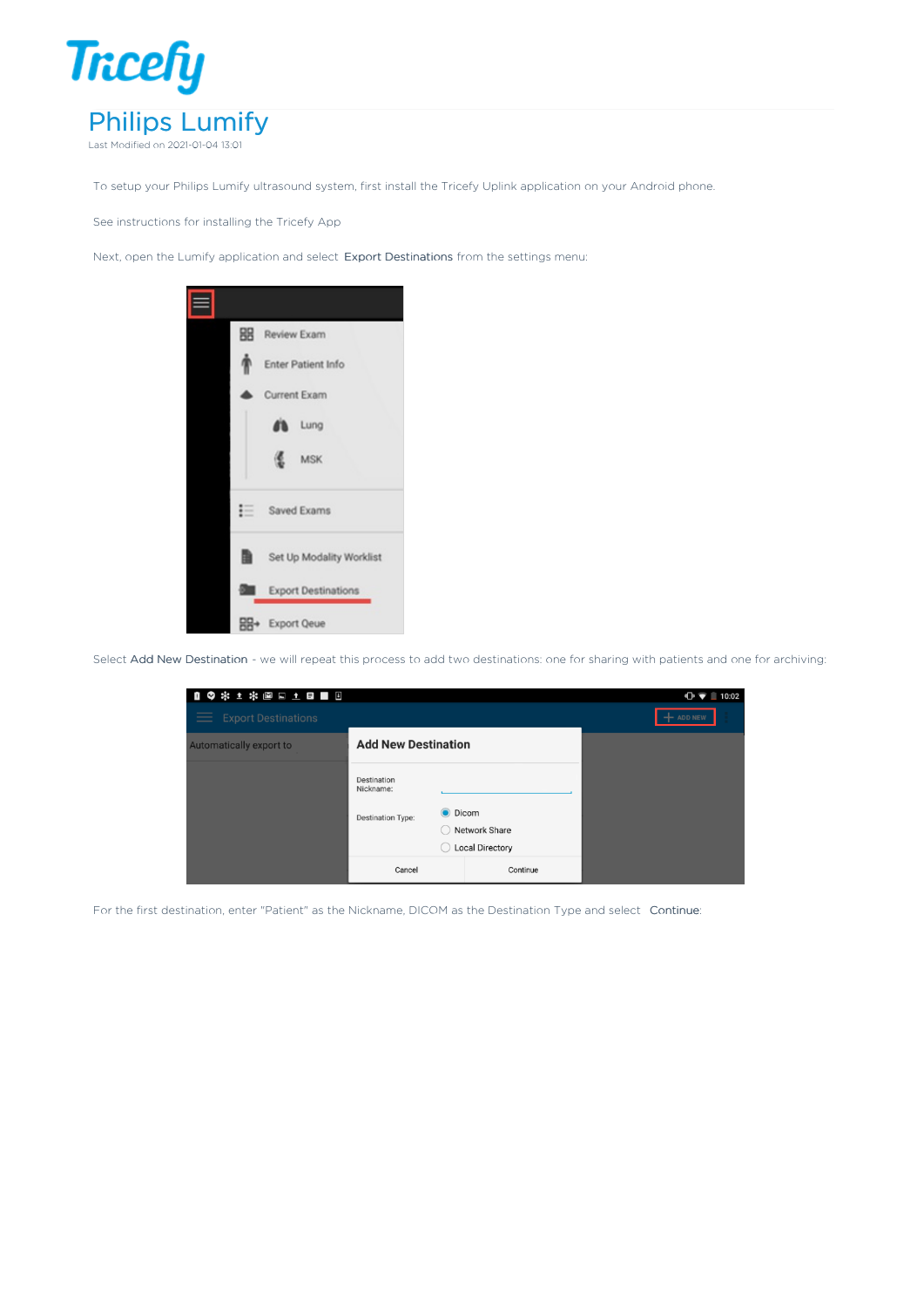

| Lumify AE Title:     | <b>Trice Patient</b> |  |
|----------------------|----------------------|--|
| Remote AE Title:     | patient              |  |
| Hostname or IP:      | $192 - -$<br>tor.    |  |
| Port:                | 1104                 |  |
| <b>Export Format</b> |                      |  |
| RLE (Lossless)       | JPEG (lossy)         |  |

Enter the following information:

- Lumify AE Title: Trice Patient
- Remote AE Title: patient
- Hostname or IP: Refer to the Tricefy Uplink application on your phone \*\*
	- o If using the Tricefy Uplink app, enter 127.0.0.1
- Port: Refer to the Tricefy Uplink application on your phone \*\*

\*\* Selecting the Tricefy icon on your phone will open a window that contains the IP address and Port number:

| <b>Tricefy Uplink Active</b><br>(0715f7a88eef3432) |                              |
|----------------------------------------------------|------------------------------|
|                                                    | IP Address:   192.168.86.106 |
|                                                    | Port: 1104                   |
|                                                    | Refresh                      |

To make sure everything works correctly, tap the Test button; a Success message will appear. If this message doesn't appear, make sure the IP address and Port number are entered correctly and that your phone is connected to the internet.

Select Save and repeat the above process to add your second destination with the following information:

- Lumify AE Title: Archive
- Remote AE Title: archive
- Hostname or IP: Refer to the Tricefy Uplink application on your phone
	- o If using the Tricefy Uplink app, enter 127.0.0.1
- Port: Refer to the Tricefy Uplink application on your phone

## How it Works

After you complete an examination using the Lumify ultrasound system, select the Settings menu ( $\Box$ ) and choose either Current Exam (to send the current examination to Tricefy) or Saved Exams (to send previous exams to Tricefy).